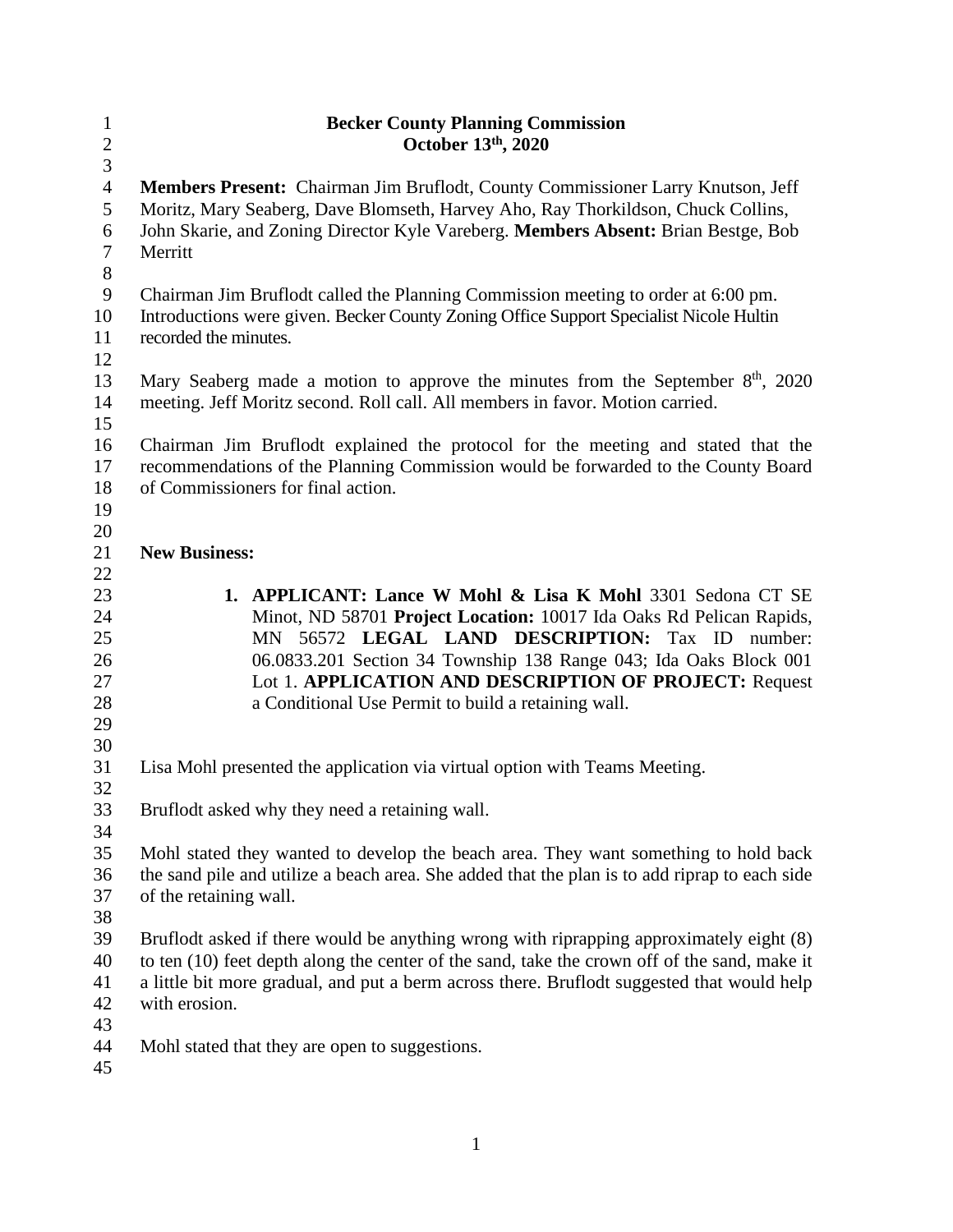- Bruflodt stated that retaining walls are typically a last resort option and asked if she could reduce run off and protect the lake without doing a retaining wall.
- 
- Moritz thinks its appropriate that she ripraps alongside her proposed area. He stated he does not think a retaining wall is appropriate in this location, but that he supports riprap.
- 
- Collins is concerned with erosion above where the proposed retaining wall would go and questioned the possibility of a berm above that area.
- Skarie stated that he agrees with Collins and Moritz.
- 

- Testimony Closed.
- Seaberg stated that it's always best to go the most natural way possible and feels that a 50' retaining wall is excessive.
- 
- Moritz commented that he observed they have water problems from the start of the drive all the way around the house. The water travels down the hill, and you can see the erosion on the shore. Moritz asked if she had consulted with anyone to control the runoff.
- Mohl stated that up by the road they have trench dug, and they are trying to determine the best options for that area as well.
- 
- Thorkildson stated that he is not in favor of the application as presented. He said he feels they should consider riprap and vegetation.
- Moritz stated he is not in favor as presented but thinks they could come up with a better plan. Moritz asked if she would want to table and come up with a storm water management plan.
- 
- Mohl agreed that she is in favor of tabling.
- 
- **2. APPLICANT: Lars Odegaard & Sarah Odegaard** 13228 Ideal Beach Ln Lake Park, MN 56554 **Project Location:** 12800 Kohler Ln Audubon, MN 56511 **LEGAL LAND DESCRIPTION:** Tax ID number: 17.0609.000 Section 19 Township 138 Range 042; Blue Water Bay Lot 016 Block 002 **APPLICATION AND DESCRIPTION OF PROJECT:**  Request a Conditional Use Permit to build a retaining wall.
- 
- Matt Hoen of 4mations Landscape and Design, Inc. presented the application on behalf of
- Lars & Sarah Odegaard.
-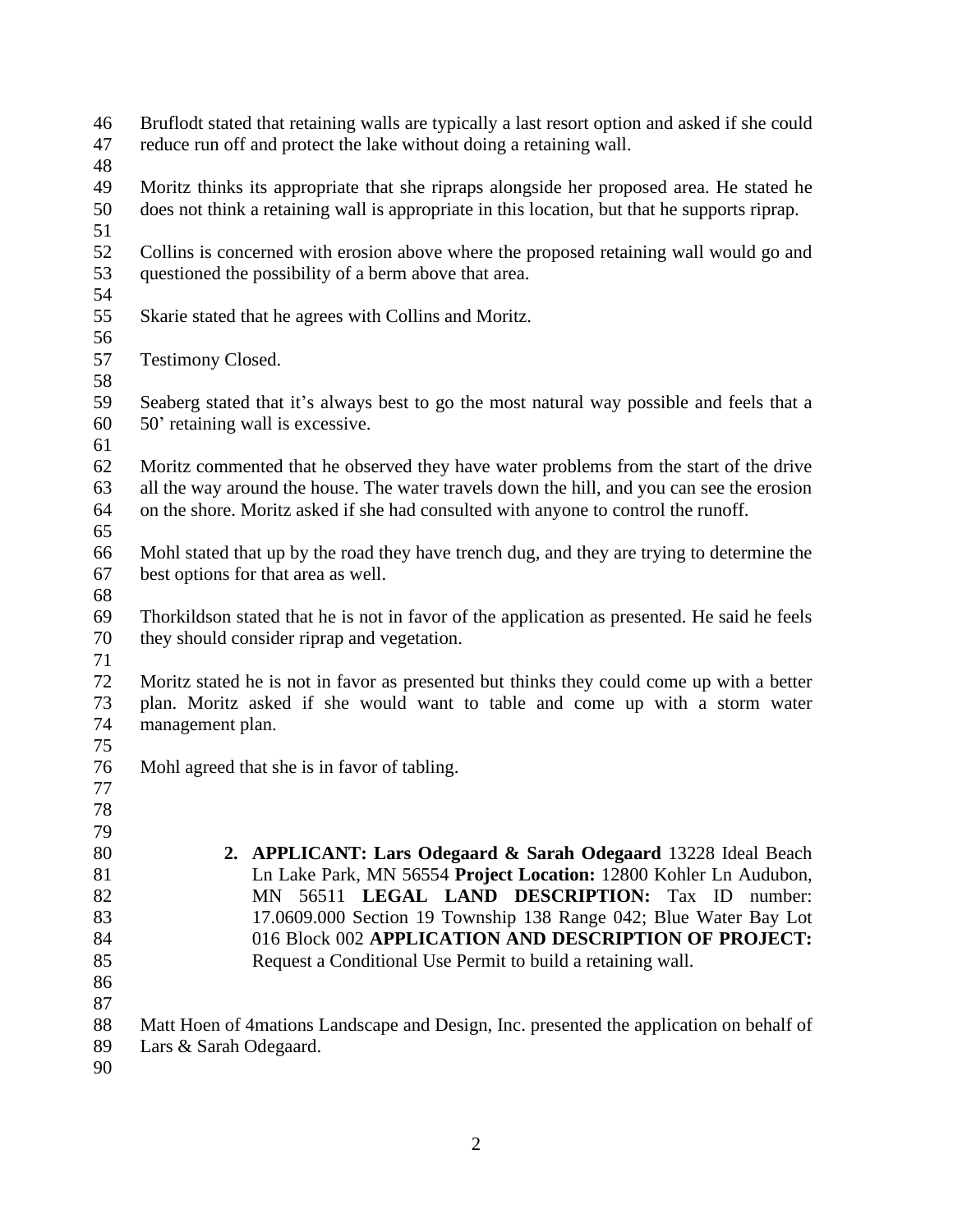Hoen stated that he feels putting the wall at the forty (40) foot mark is at the natural separation between the grass and sand that is established there now.

 Moritz added details regarding the plan discussed with Cormorant Watershed. Moritz stated that the first plan was not favorable, but they met with an engineer and Hoen, and chose to make part of the project native plants. In place of large single stones, they will do a perforated drain tile and fill with pea rock. Instead of a retaining wall, they want to create a process to take runoff from the lawn into the ground and then into a retention area approximately four hundred (400) square feet.

- 
- Moritz stated that the Cormorant Watershed has not had an opportunity to vote on this yet.
- 
- Bruflodt asked what Moritz's feelings were regarding this revised plan.
- Moritz stated that he does not have a problem with this revised plan.
- 

- Collins said he likes the retention pond and drain tile, and that he thinks the engineering plan is okay.
- Moritz asked Hoen if they had given any thought to vegetation on the sand side of the wall.
- 
- Hoen said Odegaard would be open to options if it became necessary.
- Knutson asked Moritz if the pea rock is exposed all the time.
- 

 Moritz said it will be encapsulated around the pipe with a permeable membrane and covered in grass and will act like a drain field.

  $\frac{121}{122}$ 

 **MOTION: Collins motioned to accept application as submitted; Moritz second. Seaberg asked if accepting the application was based on the revisions made to the plan. Both Collins and Moritz said yes and maintained their motions based on revisions made. Roll Call. All in favor. Motion carried.**

- 
- 
- 

- **Old Business:**
- **1. APPLICANT: Jimmy Kaiser** 11737 Co Hwy 5 Lake Park, MN 56554 **Project Location:** TBD Bullert Rd Ogema, MN 56569 **LEGAL LAND DESCRIPTION:** Tax ID number: **32.0077.000** Section 06 Township 141 Range 040; Lots 3 & 4. Tax ID number: **04.0001.001** Section 01 Township 141 Range 041; 01-141-041 GOVT LOT 2, PT GOVT LOTS 1 & 3, PT SE1/4 NE1/4 & PT NW1/4 SE1/4: COMM S QTR COR SEC 1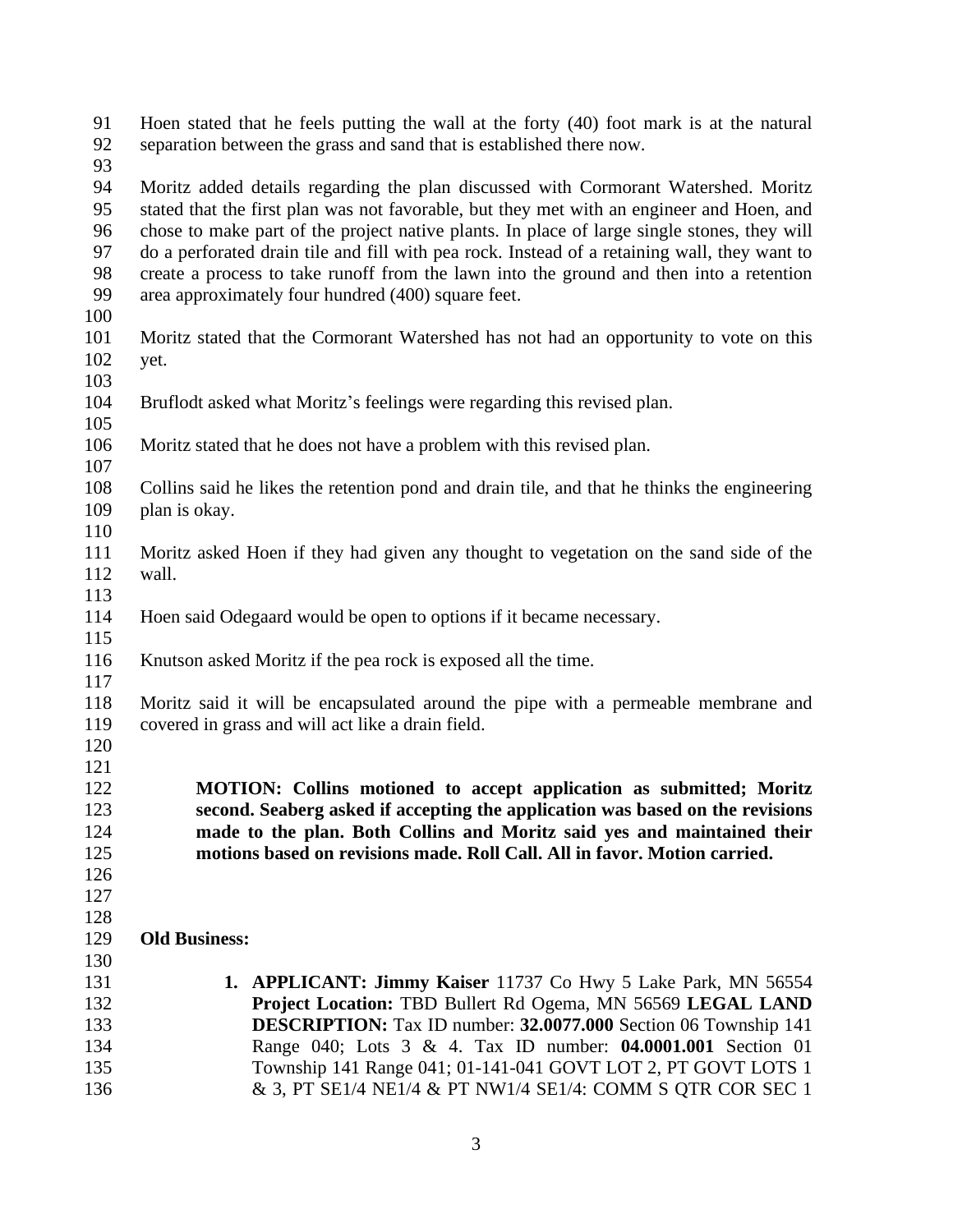| 137   | TH W 662.19', N 1299.33', E 660.33', N 943.74' TO RD & POB; ELY                                           |
|-------|-----------------------------------------------------------------------------------------------------------|
| 138   | 667.44', NELY 671.24', NE 1754.10' AL RD, NELY 192.52', NE 481.04'                                        |
| 139   | TO E LN SEC 1, N TO BIRCH LK, NWLY, SLY, ELY, NLY TO N SEC                                                |
| 140   | LN, W 184.89', TH SLY, SWLY, WLY, NWLY TO W LN GOVT LOT                                                   |
| 141   | 3, S 644.35' TO NW COR NW1/4 SE1/4, CONT S 366.75' TO POB.                                                |
| 142   | <b>APPLICATION AND DESCRIPTION OF PROJECT:</b> Request a                                                  |
| 143   | Preliminary Plat for twenty-five (25) lots known as Birch Lake Heights.                                   |
| 144   |                                                                                                           |
| 145   |                                                                                                           |
| 146   | Vareberg stated that this application was first submitted March $20th$ , 2006, then May 1 <sup>st</sup> , |
| 147   | 2006. A letter was issued by the Becker County Planning and Zoning office from Patty                      |
| 148   | Swanson to Jimmy Kaiser that the subdivision ordinance as of March 20 <sup>th</sup> , 2006 would be       |
| 149   | applied to this application. Vareberg said that Mr. Kaiser's attorney contacted the Becker                |
| 150   | County Planning and Zoning office last fall, and it was reiterated to the attorney in a                   |
| 151   | document that was reviewed by the County Attorney's office and deemed adequate. The                       |
| 152   | ordinance being applied is from April of 2005.                                                            |
| 153   |                                                                                                           |
| 154   | Josh Pepper from Meadowland Surveying presented the application.                                          |
| 155   |                                                                                                           |
| 156   | Pepper stated that the regulations in 2006 were the minimum DNR regulations, and that                     |
| 157   | every lot exceeds those minimum requirements. Pepper noted that Kaiser was asked to do                    |
| 158   | and EAW in 2006 and was also required to do a wetland delineation; both of which were                     |
| 159   | completed.                                                                                                |
| 160   |                                                                                                           |
| 161   | Joe Kaiser, neighbor, spoke and asked about the road coming into the property and asked                   |
| 162   | when it will be open to the public.                                                                       |
| 163   |                                                                                                           |
| 164   | Jimmy Kaiser stated that once they have the final plat and the County signs off on it, it                 |
| 165   | gets recorded and it becomes a public road.                                                               |
| 166   |                                                                                                           |
| 167   | Joe Kaiser asked how long.                                                                                |
| 168   |                                                                                                           |
| 169   | Vareberg state that a plat approval is good for two (2) years.                                            |
| 170   |                                                                                                           |
| 171   | Joe Kaiser asked how long until they become legal lake lots.                                              |
| 172   |                                                                                                           |
| 173   | Pepper stated once the final plat is finished and the County Board signs it, it could be two              |
| 174   | $(2)$ to three $(3)$ months, but noted that they have two $(2)$ years to finish the final plat.           |
| 175   |                                                                                                           |
| 176   | Seaberg asked Pepper if they submit it to the township after they receive the Final Plat.                 |
| 177   |                                                                                                           |
| 178   | Pepper stated that once they have the Final Plat it goes to the County, and once it gets                  |
| 179   | recorded then it becomes a public road. Pepper stated that it will be up to the township to               |
| 180   | decide if it is a township road.                                                                          |
| $181$ |                                                                                                           |